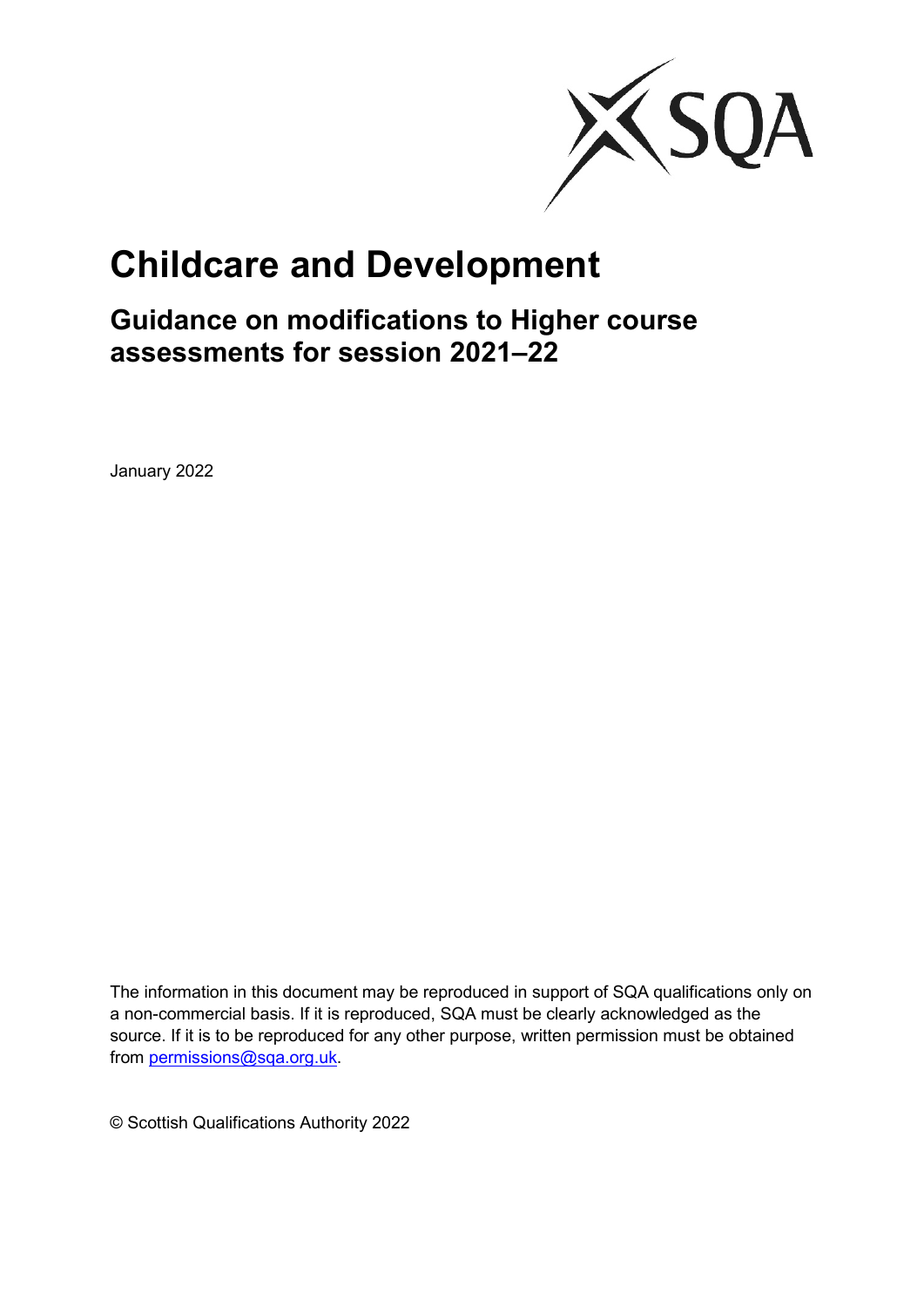# **Introduction**

The discussion and examples provided in this document are not exhaustive and should be used as a guide, rather than an instruction on how to deliver the Higher Childcare and Development project.

Any relevant theory and/or theorist can be used by candidates, and teachers and lecturers delivering this course should encourage and support candidates to research around the different theory relevant to the brief.

Candidates should be encouraged to consider different examples in order to demonstrate their own knowledge and understanding.

# **Project Brief 1 — How can literacy development be supported for children and young people?**

#### **Case study 1**

Brodie is 4 years and 2 months old. He lives with his older brother Calum, who is 6 years and 2 months old, and his mum and dad in a small town in central Scotland. Brodie attends two local nurseries: one is attached to the local primary school, which he will be starting after the summer holidays; the other is a small, privately owned nursery, which offers outdoor play and learning, and free access to nursery resources. When Brodie arrives at both nurseries, he is encouraged to 'sign in' and hang his jacket on a hook, which has his name on it. Brodie shows a keen interest in mark making and trying to write his name, and likes to spend time reading with either one of the practitioners in the book corner or 'reading a story' to one of his friends. At home, Brodie loves story time with mum, and enjoys listening to music and singing. Brodie goes shopping with his parents frequently and often helps to get items on the shopping list. When walking to nursery and the shops, Brodie's mum and dad point out road and shop signs, telling him what they say and mean.

## **Prompt B**

#### **Analyse three factors that influence development**

Factors that can influence Brodie's literacy development could be:

A language-rich, home-learning environment, where Brodie has the opportunity to explore and play with language. This will encourage curiosity and further exploration of language. Praise and encouragement from his older brother and parents will further encourage Brodie to engage with reading, writing, listening and talking. Opportunities to participate in activities like shopping will encourage responsibility, and opportunities to identify items on the shopping list will enhance Brodie's social and emotional development, as well as his cognitive development. Moreover, these activities will encourage letter and word recognition.

When Brodie is 'reading a story' to his friend, responsive planning by practitioners can enhance these 'literacy events' by ensuring Brodie has access to appropriate resources to complement the book he is 'reading'. Such resources could be anything from small world characters, creating a specific area to further explore the story or helping Brodie predict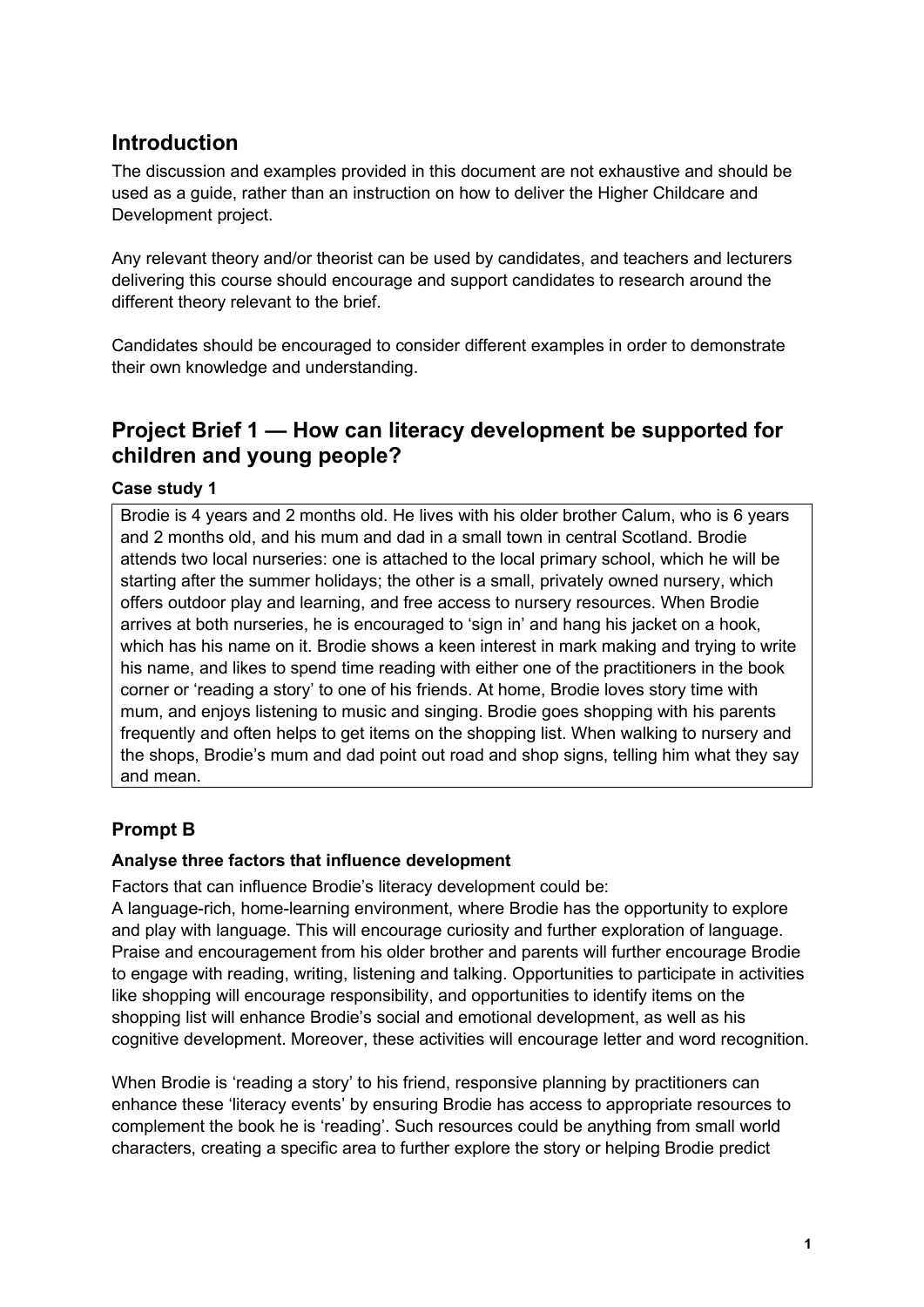future events relevant to the story. This will encourage Brodie to explore other resources further, enhancing both his language and cognitive development.

Access to resources that encourage mark making will enhance both Brodie's fine motor skills and his development of reading and writing. Signing in at the start of a nursery session will encourage Brodie to explore and recognise his own name, further enhancing his selfesteem, confidence and recognition of his own identity formation.

Brodie attends a nursery that has a focus on outdoor learning, where he has the opportunity to enjoy new experiences and explore different environments. This could lead to new literacy experiences including opportunities to learn new words in a different context and make connections with some of the environmental print he sees daily.

## **Prompt C**

#### **Explain two theories of development**

Appropriate theories could be:

#### **Learning Theory — Skinner (also behaviourist approach) and Bandura**

Skinner focuses on operant conditioning, where the development of language happens through parental selective reinforcement and 'appropriate' linguistic behaviours.

Bandura focuses on observational learning, where the imitation of others results in complex and lengthy utterances. Positive reinforcement allows the application of newly learnt language; feedback helps children understand appropriate use of language (Keenan et al 2016).

Both of these theories would apply to Brodie; he has ample opportunity to listen to significant others talking, is asked to participate in language and is praised for his efforts, thereby reinforcing positive language behaviour.

#### **Nativist Theory — Chomsky**

Chomsky believes that children have a biological predisposition to learn language, which allows them to understand the principles that govern language. This innate mental structure is called the Language Acquisition Device (LAD). This structure in the brain contains common grammatical concepts, or universal grammar, which allows it to operate with reference to any language.

Chomsky believes children should have access to a language-rich environment and be bathed in language; this would seem to be the situation for Brodie. He has plenty of opportunity to interact with his parents, brother and other children in nursery, and has lots of access to reading and mark-making materials.

#### **Interactionist Theory — Brunner**

Brunner believes that social support and social interaction are equally important in language acquisition, and that both are as important as biological factors. He uses concepts such as scaffolding, motherese (child-directed speech), expansion, and recast to support his theory,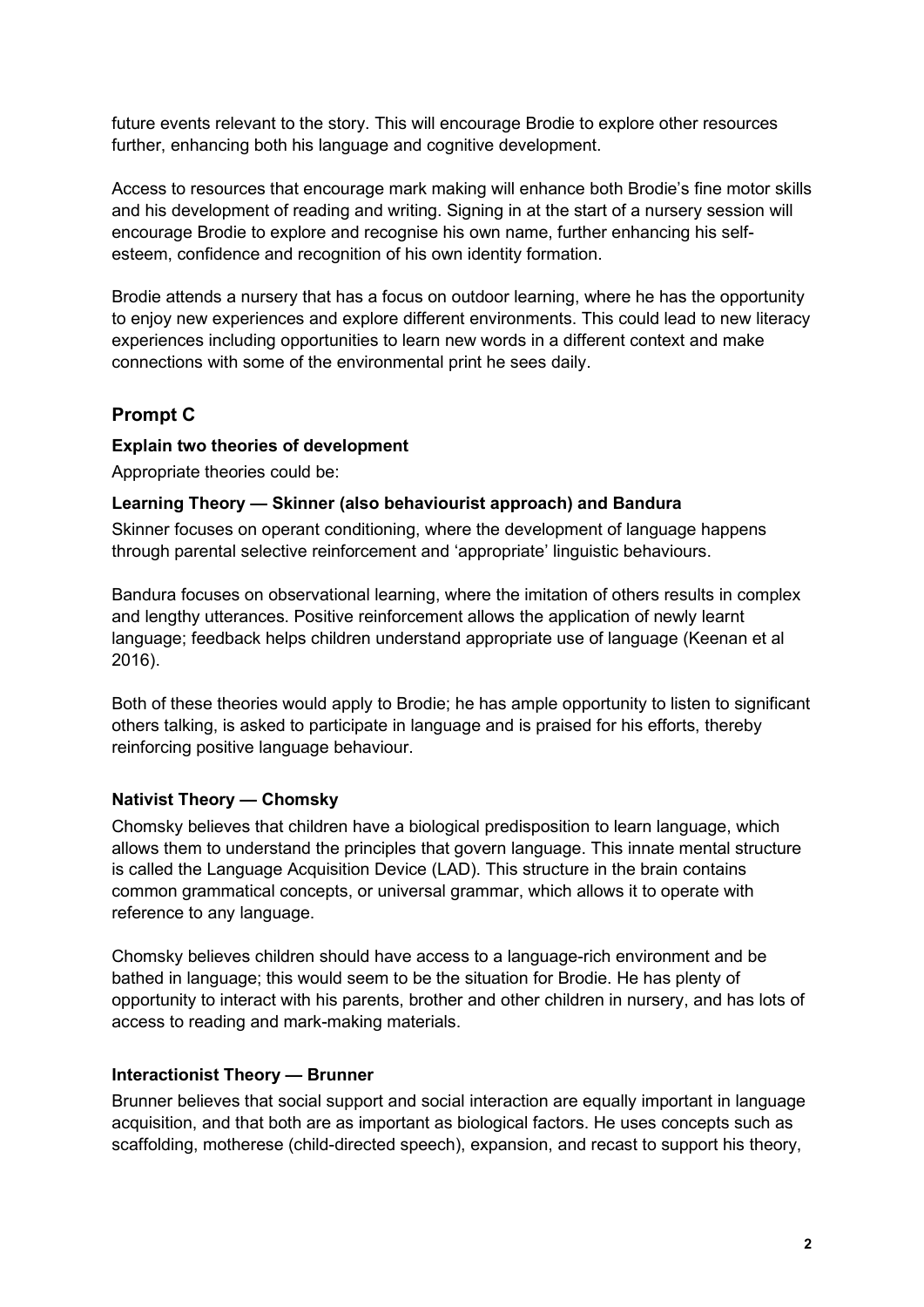believing that all facilitate the biological predisposition to language acquisition. These collected strategies are known as the Language Acquisition Support System (LASS).

You could apply other theories to the case study, including those of cognitive theorists Piaget and Vygotsky. You could discuss Piaget from the perspective of cognitive development supporting language development, and Vygotsky in terms of supporting the social interaction of others to underpin language development, and the role of the 'more knowledgeable other' to support this.

#### **Play Theory — Moyles**

The focus of Janet Moyles' theory is on active involvement of teachers and practitioners, reflective dialogue and 'play spiral'. Her theory relates practice to 'entitlements', the areas of development addressed, and an activity plan developed. This highlights what the children already know, what they need to learn and what provision needs to be made.

#### **Prompt D**

#### **Analyse how two of the chosen theories of development in Prompt C can be applied to the chosen child.**

**Chomsky** — One of the major criticisms of Chomsky is how can we determine what kind of universal grammar is common to all languages. His theories have also promoted discussion around the length of time a child can take to learn language. Brodie comes from a homelearning environment that is rich in opportunities for him to participate in all aspects of literacy development. He has many opportunities to listen, talk, read and write, which are all aspects of developing literacy. A child who does not come from this type of environment will still develop literacy skills, but perhaps not to the same extent as Brodie.

**Moyles** — Critics of Moyles' theories highlight the differences between Moyles' views on play to those of other theorists, including Bruce. While Moyles stresses the ways play can be used to support learning, Bruce favours free-flow play, which is child centred and initiated. An example of this could be Brodie pretending to read to his friend; Moyles would support this with 'playful teaching', whereas Bruce would take the lead from Brodie and make provision to extend the play, prompted by the play activity itself.

## **Prompt E**

#### **Explain two strategies and/or initiatives**

Learners can choose from a range of strategies; some of these are listed below — this is not an exhaustive list.

#### **Strategies**

[Literacy Action Plan](https://www.gov.scot/publications/literacy-action-plan-action-plan-improve-literacy-scotland/) [Realising the Ambition: Being Me](https://education.gov.scot/improvement/learning-resources/realising-the-ambition/) [Bookbug](https://www.scottishbooktrust.com/bookbug) [Curriculum for Excellence](https://education.gov.scot/education-scotland/scottish-education-system/policy-for-scottish-education/policy-drivers/cfe-building-from-the-statement-appendix-incl-btc1-5/what-is-curriculum-for-excellence) **[GIRFEC](https://www.gov.scot/policies/girfec/)** Every Day's [a Learning Day](https://education.gov.scot/parentzone/Documents/EveryDaysaLearningDay3to6.pdf) [Play, Talk, Read](https://www.parentclub.scot/articles/play-talk-read) [Big Bedtime Read](https://www.gettingreadytolearn.co.uk/themes/bigbedtimeread/)